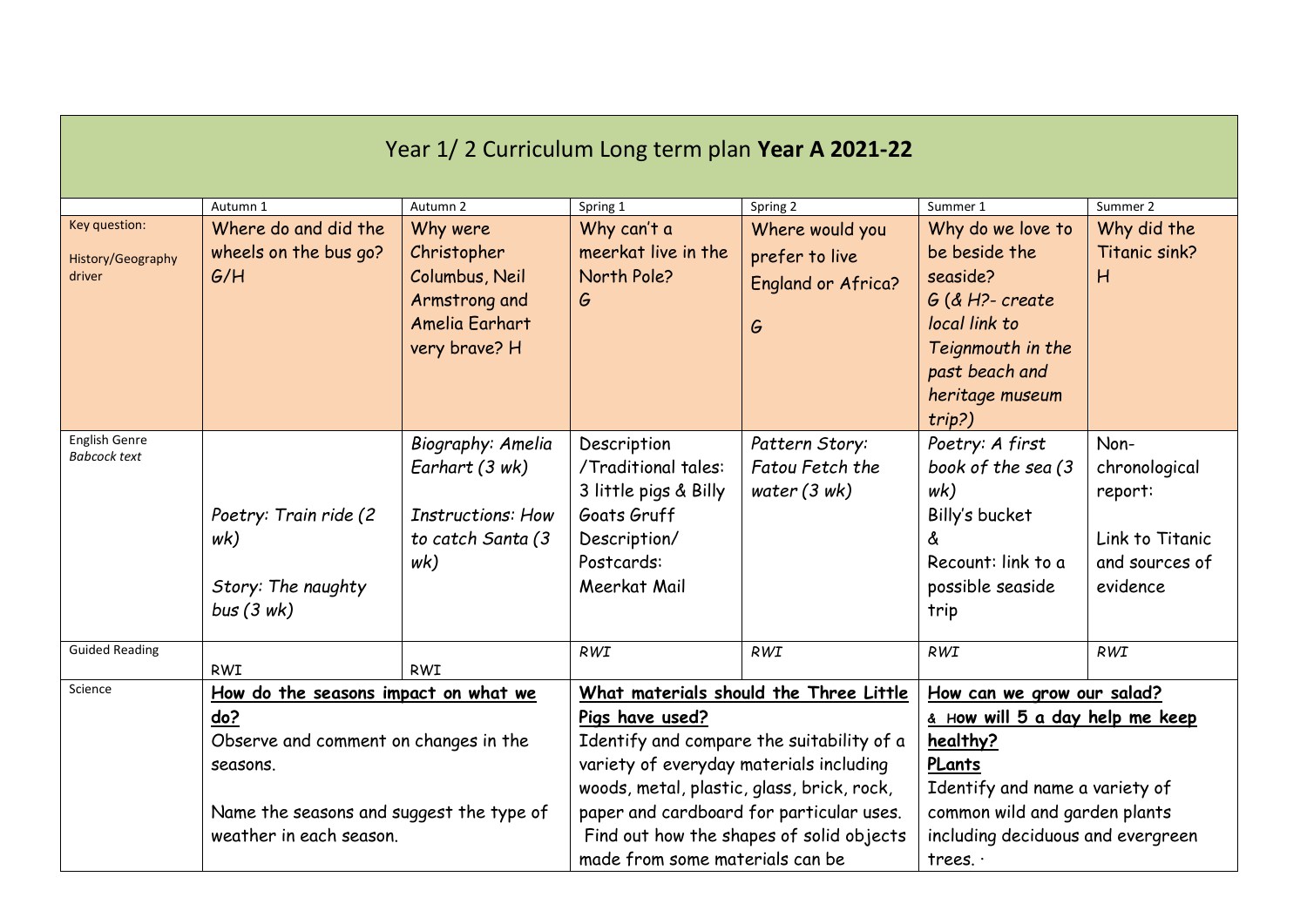|           | Explain how the weather changes                                                                                                                                                                                                                                                                                                                                      | changed by squashing, bending, twisting                                                                                                                                                                                                                                                                                                                             |                                                                                                                                                                                                                                                                        |
|-----------|----------------------------------------------------------------------------------------------------------------------------------------------------------------------------------------------------------------------------------------------------------------------------------------------------------------------------------------------------------------------|---------------------------------------------------------------------------------------------------------------------------------------------------------------------------------------------------------------------------------------------------------------------------------------------------------------------------------------------------------------------|------------------------------------------------------------------------------------------------------------------------------------------------------------------------------------------------------------------------------------------------------------------------|
|           | throughout the year and name the seasons.                                                                                                                                                                                                                                                                                                                            | and stretching.                                                                                                                                                                                                                                                                                                                                                     | Identify and describe the basic                                                                                                                                                                                                                                        |
|           |                                                                                                                                                                                                                                                                                                                                                                      | Why are humans not like tigers?                                                                                                                                                                                                                                                                                                                                     | structure of a variety of common                                                                                                                                                                                                                                       |
|           | Why does it get darker earlier in the                                                                                                                                                                                                                                                                                                                                | Animals                                                                                                                                                                                                                                                                                                                                                             | flowering plants including trees.                                                                                                                                                                                                                                      |
|           | winter?<br>Observe<br>describe<br>weather<br>and<br>the.<br>associated with the season and how day and<br>length varies.<br>Observe and comment on changes in the<br>seasons.                                                                                                                                                                                        | Identify and name a variety of<br>common animals including birds,<br>fish, amphibians, reptiles,<br>mammals.<br>Identify and name a variety of<br>common animals that are<br>carnivores, herbivores and<br>omnivores.<br>Describe and compare the<br>structure of a variety of common<br>animals (fish, amphibians, reptiles,<br>birds and mammals including pets). | Identify and name a variety of<br>common animals that are birds.<br>Observe and describe how seeds and<br>bulbs grow into mature plants<br>Find out why plants need water, light<br>and a suitable temperature to grow<br>and stay healthy<br>Animals including humans |
|           |                                                                                                                                                                                                                                                                                                                                                                      | Identify, name, draw and label the<br>$\bullet$<br>basic parts of the human body and<br>say which part of the body is<br>associated with each sense.                                                                                                                                                                                                                | Find out about the basic needs of<br>animals including humans for survival<br>(water, food and air)                                                                                                                                                                    |
|           |                                                                                                                                                                                                                                                                                                                                                                      |                                                                                                                                                                                                                                                                                                                                                                     | Describe the importance for humans                                                                                                                                                                                                                                     |
|           |                                                                                                                                                                                                                                                                                                                                                                      |                                                                                                                                                                                                                                                                                                                                                                     | of exercise, eating the right amount                                                                                                                                                                                                                                   |
|           |                                                                                                                                                                                                                                                                                                                                                                      |                                                                                                                                                                                                                                                                                                                                                                     | of different types of food, and                                                                                                                                                                                                                                        |
|           |                                                                                                                                                                                                                                                                                                                                                                      |                                                                                                                                                                                                                                                                                                                                                                     | hygiene.                                                                                                                                                                                                                                                               |
|           | During years 1 and 2, pupils should be taught to use the following practical scientific methods, processes and skills through the teaching of the programme<br>of study content: · Ask simple scientific questions. · Use simple equipment to make observations. · Carry our simple tests. · Suggest what I have found out. ·<br>Use simple data to answer questions |                                                                                                                                                                                                                                                                                                                                                                     |                                                                                                                                                                                                                                                                        |
| Geography |                                                                                                                                                                                                                                                                                                                                                                      | Where would you prefer to live England                                                                                                                                                                                                                                                                                                                              | .Why do we love to be beside the                                                                                                                                                                                                                                       |
|           | Where do and did the wheels on the bus                                                                                                                                                                                                                                                                                                                               | or Africa?                                                                                                                                                                                                                                                                                                                                                          | seaside?                                                                                                                                                                                                                                                               |
|           | <u>go?</u>                                                                                                                                                                                                                                                                                                                                                           | Locational knowledge                                                                                                                                                                                                                                                                                                                                                | Geographical skills and                                                                                                                                                                                                                                                |
|           | Location knowledge                                                                                                                                                                                                                                                                                                                                                   |                                                                                                                                                                                                                                                                                                                                                                     | fieldwork                                                                                                                                                                                                                                                              |
|           | name, locate and identify characteristics                                                                                                                                                                                                                                                                                                                            | Name and locate the world's seven                                                                                                                                                                                                                                                                                                                                   |                                                                                                                                                                                                                                                                        |
|           | of the four countries and capital cities of                                                                                                                                                                                                                                                                                                                          | continents and five oceans.                                                                                                                                                                                                                                                                                                                                         |                                                                                                                                                                                                                                                                        |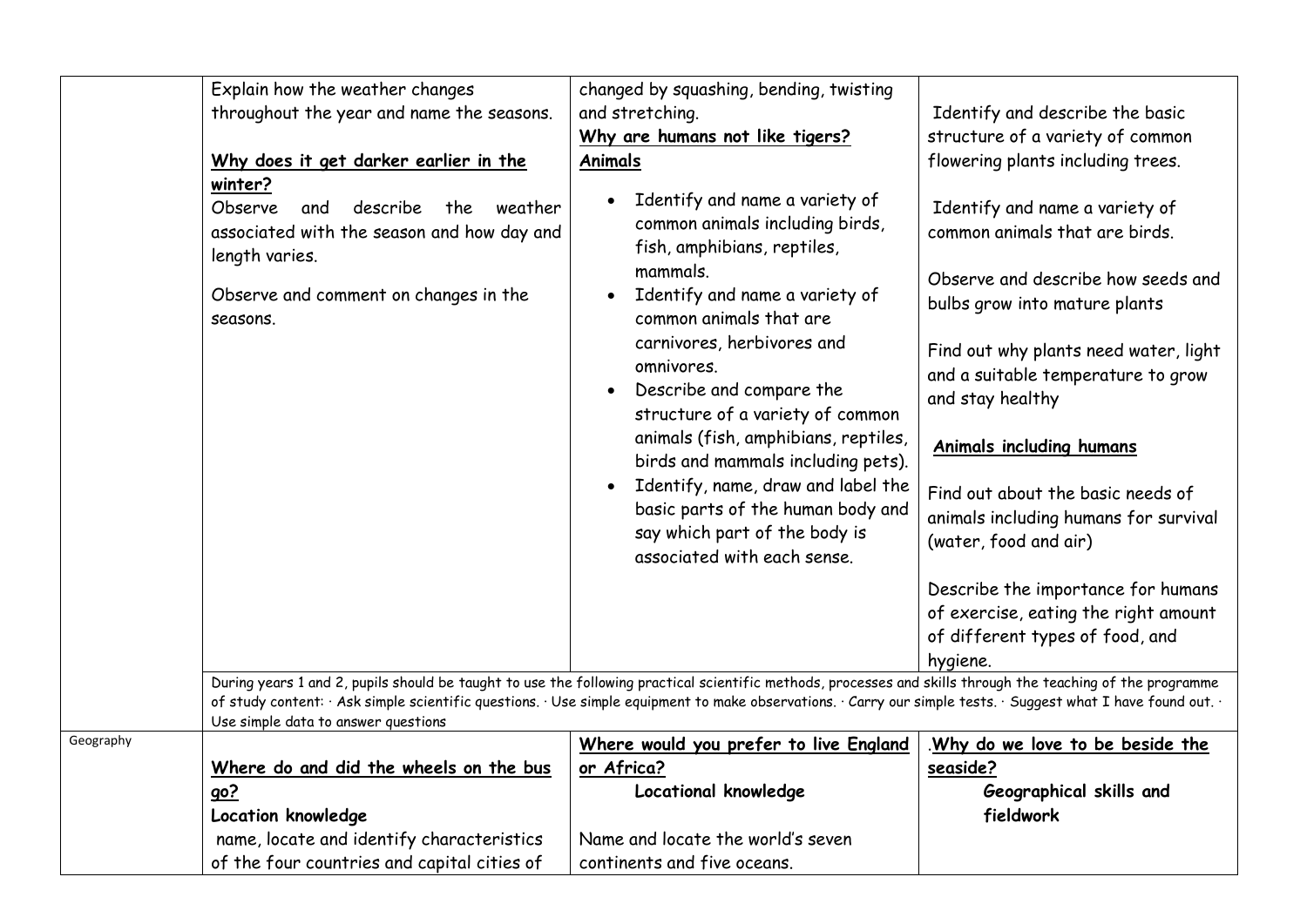the United Kingdom and its surrounding seas

### **Geographical skills and fieldwork**

use world maps, atlases and globes to identify the United Kingdom and its countries, as well as the countries, continents and oceans studied at this key stage

devise a simple map; and use and construct basic symbols in a key

Name, locate and identify characteristics of the four countries and capital cities of the United Kingdom and its surrounding seas.

# **Place knowledge**

ı

Understand geographical similarities and differences through studying the human and physical geography of a small area of the United Kingdom, and of a small area in a contrasting non-European country.

# **Geographical skills & fieldwork**

Use world maps, atlases and globes to identify the United Kingdom and its countries, as well as the countries, continents and oceans studied at this key stage.

Devise a simple map; and use and construct basic symbols in a key

#### **Why can't a meerkat live in the North Pole? Seasonal Changes**

• Identify seasonal and daily weather patterns in the United Kingdom and the location of hot and cold areas of the world in relation to the Equator and the North and South Poles

Use aerial photographs and plan perspectives to recognise landmarks and basic human and physical features.

Devise a simple map; and use and construct basic symbols in a key .

Use simple fieldwork and observational skills to study the geography of a small area of the United Kingdom and the key human and physical features of its surrounding environment.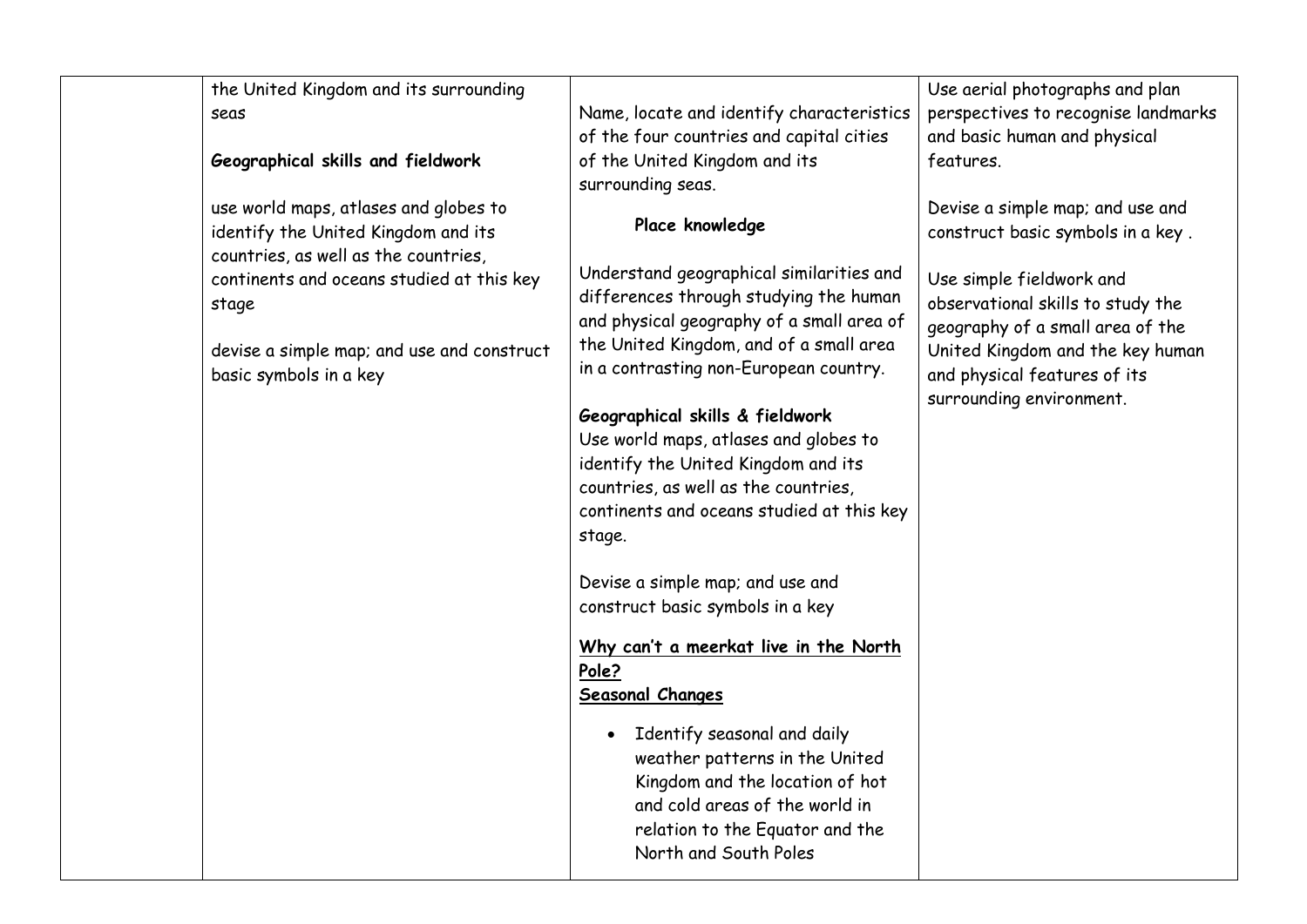| Geography                 | Key Stage 1 -Pupils should develop knowledge about the world, the United Kingdom and their locality. They should understand basic subject-specific<br>vocabulary relating to human and physical geography and begin to use geographical skills, including first-hand observation, to enhance their locational<br>awareness                                                                                                                                                                                                                                                                                                                                                  |                                                      |                                                                                          |                                                                           |                                                                                      |                                                                                                |
|---------------------------|-----------------------------------------------------------------------------------------------------------------------------------------------------------------------------------------------------------------------------------------------------------------------------------------------------------------------------------------------------------------------------------------------------------------------------------------------------------------------------------------------------------------------------------------------------------------------------------------------------------------------------------------------------------------------------|------------------------------------------------------|------------------------------------------------------------------------------------------|---------------------------------------------------------------------------|--------------------------------------------------------------------------------------|------------------------------------------------------------------------------------------------|
| History                   | Where do and did the wheels on the bus<br><u>go?</u><br>Changes within living memory.<br>Where appropriate, these should be used to reveal<br>aspects of change in national life.<br>Why were Christopher Columbus, Neil                                                                                                                                                                                                                                                                                                                                                                                                                                                    |                                                      |                                                                                          |                                                                           | Why did the Titanic sink?<br>London)                                                 | Events beyond living memory<br>that are significant nationally<br>or globally [Titanic/Fire of |
|                           | <b>Armstrong and Amelia Earhart very</b><br>brave?<br>The lives of significant individuals in the past who<br>have contributed to national and international<br>achievements. Some should be used to compare<br>aspects of life in different period.                                                                                                                                                                                                                                                                                                                                                                                                                        |                                                      |                                                                                          |                                                                           |                                                                                      |                                                                                                |
| History                   | Pupils should develop an awareness of the past, using common words and phrases relating to the passing of time. They should know where the people and<br>events they study fit within a chronological framework and identify similarities and differences between ways of life in different periods. They should use<br>a wide vocabulary of everyday historical terms. They should ask and answer questions, choosing and using parts of stories and other sources to show that<br>they know and understand key features of events. They should understand some of the ways in which we find out about the past and identify different<br>ways in which it is represented. |                                                      |                                                                                          |                                                                           |                                                                                      |                                                                                                |
| <b>Maths - White Rose</b> | Number: Place Value                                                                                                                                                                                                                                                                                                                                                                                                                                                                                                                                                                                                                                                         |                                                      | <b>Number: Division</b>                                                                  | Geometry:                                                                 | Measurement:                                                                         | Problem Solving                                                                                |
|                           | (4 Weeks)                                                                                                                                                                                                                                                                                                                                                                                                                                                                                                                                                                                                                                                                   | Number:<br>Subtraction                               | $(3 \text{ weeks})$                                                                      | $(3 \text{ weeks})$                                                       | (2 weeks)                                                                            | and efficient<br>methods                                                                       |
|                           | Y1- Numbers to 20                                                                                                                                                                                                                                                                                                                                                                                                                                                                                                                                                                                                                                                           | (4 weeks)                                            | Y1-Division and<br>consolidation                                                         | Y1- Shape and<br>consolidation                                            | $Y1/2$ -Time                                                                         | $(2 \text{ weeks})$                                                                            |
|                           | Y2 - Numbers to 100                                                                                                                                                                                                                                                                                                                                                                                                                                                                                                                                                                                                                                                         | $Y1$ - Numbers<br>within 20<br>(Including money)     | <b>Y2</b> - Division                                                                     | Y2 - Properties of<br>shape                                               | Y1 - Can I compare,<br>describe and solve                                            |                                                                                                |
|                           | Y1 - Can I read and write<br>numbers from 1 to 20 in<br>numerals and words?                                                                                                                                                                                                                                                                                                                                                                                                                                                                                                                                                                                                 | <b>Y2-Numbers</b><br>within 100<br>(including money) | Y2 - Can I recall and<br>use multiplication and<br>division facts for the<br>2, 5 and 10 | Y1 - Can I recognise and<br>name common 2-D and<br>3-D shapes, including: | practical problems for<br>time [for example,<br>quicker, slower,<br>earlier, later]? | Consolidation<br>and<br><b>Investigations</b>                                                  |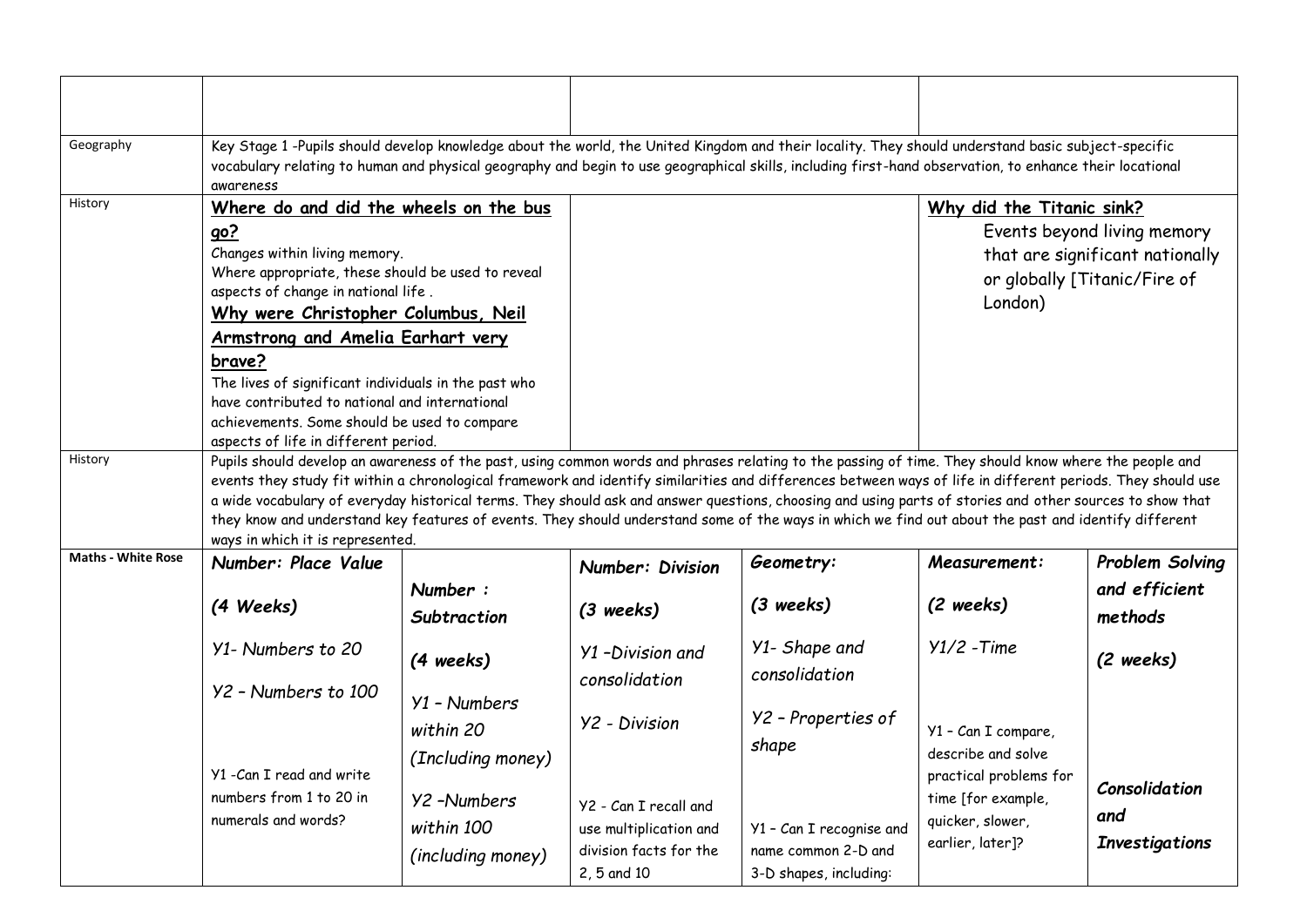| Y1-Can I identify one more                                                |                                                                                          | multiplication tables,                                                                                   | 2-D shapes [for                                                                                 |                                                                                                                 | (4 weeks) |
|---------------------------------------------------------------------------|------------------------------------------------------------------------------------------|----------------------------------------------------------------------------------------------------------|-------------------------------------------------------------------------------------------------|-----------------------------------------------------------------------------------------------------------------|-----------|
| and one less and identify                                                 |                                                                                          | including recognising                                                                                    | example, rectangles                                                                             |                                                                                                                 |           |
| and represent numbers                                                     | Y1 - Can I read, write                                                                   | odd and even numbers?                                                                                    | (including squares),                                                                            | Y1 - Can I measure                                                                                              |           |
| using objects and pictorial                                               | and interpret                                                                            |                                                                                                          | circles and triangles] 3-                                                                       | and begin to record                                                                                             |           |
| representations?                                                          | mathematical                                                                             |                                                                                                          | D shapes [for example,                                                                          | time in (hours,                                                                                                 |           |
| Y1-Can I use the number<br>line, and use the language                     | statements involving<br>addition (+),<br>subtraction (-) and<br>equals (=) signs?        | Y2 - Can I calculate<br>mathematical<br>statements for<br>multiplication and                             | cuboids (including<br>cubes), pyramids and<br>spheres]?                                         | minutes, seconds)?<br>Y1 - Can I sequence                                                                       |           |
| of: equal to, more than, less                                             |                                                                                          | division within the                                                                                      |                                                                                                 | events in chronological                                                                                         |           |
| than (fewer), most, least to                                              |                                                                                          | multiplication tables                                                                                    | Y2 - Can I identify and                                                                         | order using language                                                                                            |           |
| compare?                                                                  | Y1-Can I represent                                                                       | and write them using                                                                                     | describe the properties                                                                         | [for example, before                                                                                            |           |
|                                                                           | and use number bonds                                                                     | the multiplication (x),                                                                                  | of 2-D shapes, including                                                                        | and after, next, first,                                                                                         |           |
|                                                                           | and related                                                                              | division $(+)$ and equals                                                                                | the number of sides and                                                                         | today]                                                                                                          |           |
| Y2 - Can I count in steps of<br>$2, 3,$ and $5$ from $0$ , and in         | subtraction facts<br>within 20?                                                          | $( = )$ signs?                                                                                           | line symmetry in a<br>vertical line?                                                            |                                                                                                                 |           |
| tens from any number,                                                     |                                                                                          |                                                                                                          |                                                                                                 | Y1 - Can I tell the time                                                                                        |           |
| forward and backward?                                                     |                                                                                          | Y2 - Can I show that                                                                                     |                                                                                                 | to the hour and half                                                                                            |           |
|                                                                           | Y1-Can I add and                                                                         | multiplication of two                                                                                    | Y2 -Can I identify and                                                                          | past the hour and draw                                                                                          |           |
|                                                                           | subtract one-digit and                                                                   | numbers can be done in                                                                                   | describe the properties                                                                         | the hands on a clock                                                                                            |           |
|                                                                           | two-digit numbers to                                                                     | any order                                                                                                | of 3-D shapes, including                                                                        | face to show these                                                                                              |           |
| Y2 - Can I recognise the                                                  | 20, including zero                                                                       | (commutative) and                                                                                        | the number of edges,                                                                            | times?                                                                                                          |           |
| place value of each digit in                                              |                                                                                          | division of one number                                                                                   | vertices and faces?                                                                             |                                                                                                                 |           |
| a two-digit number (tens,<br>ones)?                                       |                                                                                          | by another cannot?                                                                                       |                                                                                                 |                                                                                                                 |           |
|                                                                           | Y1 - Can I solve one-                                                                    |                                                                                                          |                                                                                                 | Y2 - Can I compare and                                                                                          |           |
| Y2 - Can I identify,<br>represent and estimate                            | step problems that<br>involve addition and<br>subtraction, using<br>concrete objects and | Y2 - Can I solve<br>problems involving<br>multiplication and                                             | Y2 - Can identify 2-D<br>shapes on the surface<br>of 3-D shapes, [for<br>example, a circle on a | sequence intervals of<br>time?                                                                                  |           |
| numbers using different<br>representations, including<br>the number line? | pictorial<br>representations, and<br>missing number<br>problems such as 7 = -<br>9?      | division, using<br>materials, arrays,<br>repeated addition,<br>mental methods, and<br>multiplication and | cylinder and a triangle<br>on a pyramid]?                                                       | Y2 - Can I tell and<br>write the time to five<br>minutes, including<br>quarter past/to the<br>hour and draw the |           |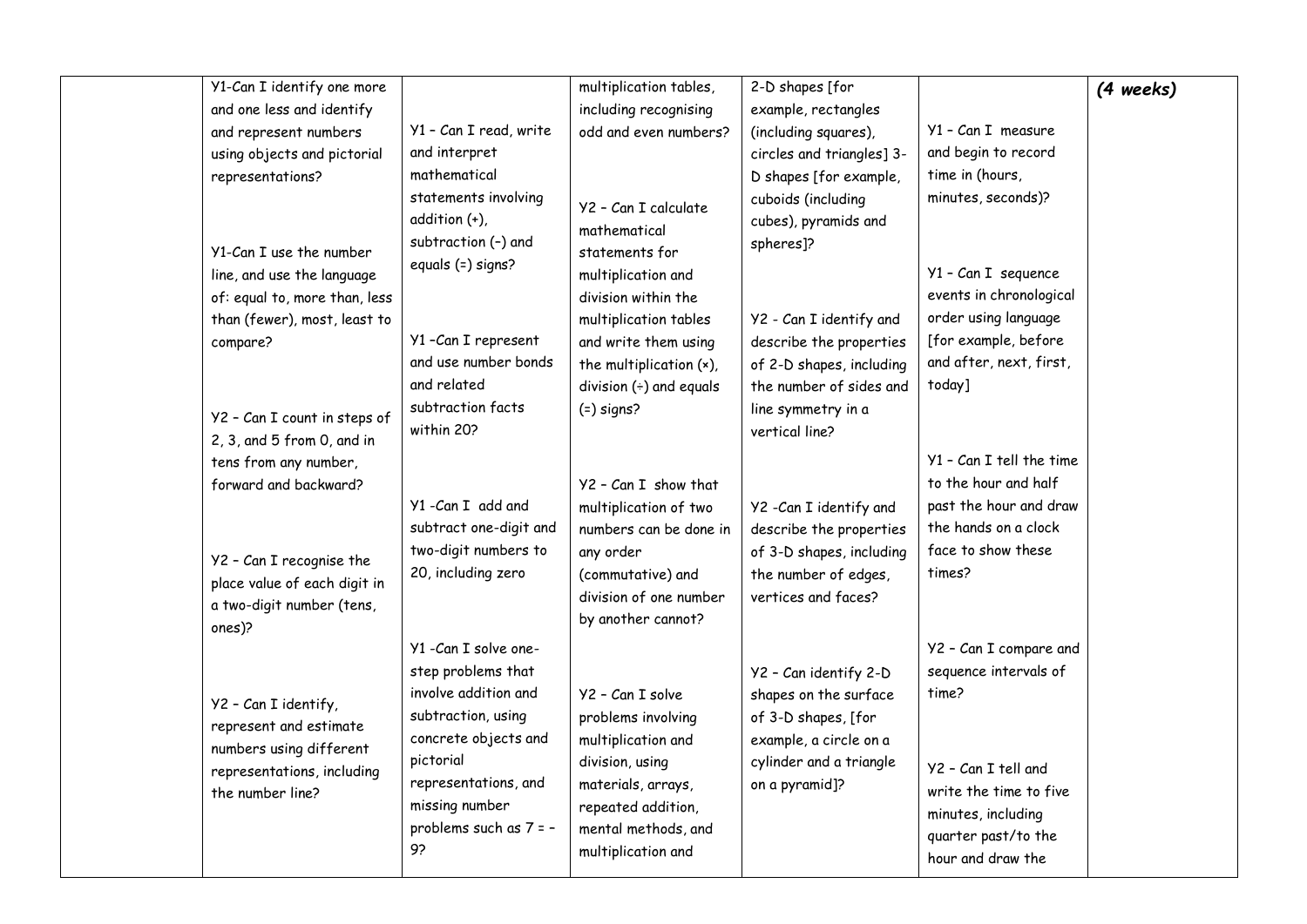| Y2 - Can I compare and       |                                                  | division facts, including | Y2 - Can I compare and   | hands on a clock face   |  |
|------------------------------|--------------------------------------------------|---------------------------|--------------------------|-------------------------|--|
| order numbers from 0 up to   |                                                  | problems in contexts?     | sort common 2-D and 3-   | to show these times?    |  |
| 100; use< $\ge$ and = signs? | Y2 - Can I solve                                 |                           | D shapes and everyday    |                         |  |
|                              | problems with addition                           |                           | objects?                 |                         |  |
|                              | and subtraction:                                 |                           |                          | Y2 - Can I know the     |  |
|                              |                                                  | Number:                   |                          |                         |  |
| Y2 - Can I read and write    | -using concrete                                  |                           |                          | number of minutes in    |  |
| numbers to at least 100 in   | objects and pictorial                            | (2 weeks)                 |                          | an hour and the         |  |
| numerals and in words?       | representations,                                 |                           |                          | number of hours in a    |  |
|                              | including those                                  | $Y1$ - Place value -to    | Geometry:                | day?                    |  |
|                              | involving numbers,                               | 100                       |                          |                         |  |
| Y2 - Can I use place value   | quantities and                                   |                           | $(1$ week)               |                         |  |
| and number facts to solve    | measures --applying                              | Y2 - Statistics           |                          |                         |  |
| problems?                    | their increasing                                 |                           | Position and             | Measurement:            |  |
|                              | knowledge of mental                              |                           | Direction                |                         |  |
| Number: Addition             | and written methods?                             |                           |                          | $(3$ weeks)             |  |
|                              |                                                  | Y1-Can I count to and     |                          | Y1 - Weight and         |  |
| (2 Weeks)                    |                                                  | across 100, forwards      |                          |                         |  |
|                              | Y2 - Can I recall and                            | and backwards,            | Y1 - Can I describe      | Volume                  |  |
| Y1 - Numbers within          | use addition and                                 | beginning with 0 or 1,    | position, direction and  |                         |  |
| 20 (Including money)         | subtraction facts to                             | or from any given         | movement, including      | $Y2 - Mass$ ,           |  |
|                              |                                                  | number                    | whole, half, quarter and | Capacity and            |  |
| Y2 -Numbers within           | 20 fluently, and derive<br>and use related facts |                           | three quarter turns?     | Temperature             |  |
|                              |                                                  |                           |                          |                         |  |
| 100 (including money)        | up to 100 ?                                      |                           |                          |                         |  |
|                              |                                                  | Y1 - Can I count, read    |                          |                         |  |
|                              |                                                  | and write numbers to      | Y2 - Can I order and     | Y1 - Can I compare,     |  |
| Y1 - Can I recognise and     | Y2 - Can I add and                               | 100 in numerals?          | arrange combinations of  | describe and solve      |  |
| know the value of different  | subtract numbers                                 |                           | mathematical objects in  | practical problems for: |  |
|                              | using concrete                                   |                           | patterns and sequences?  | mass/weight [for        |  |
| denominations of coins and   | objects, pictorial                               | Y2 - Can I interpret      |                          | example, heavy/light,   |  |
| notes?                       | representations, and                             | and construct simple      |                          | heavier than, lighter   |  |
|                              | mentally, including:                             | pictograms, tally         |                          | than] and capacity and  |  |
|                              |                                                  | charts, block diagrams    | Y2 - Can I use           | volume [for example,    |  |
| Y2 - Can I recognise and     | - a two-digit number                             | and simple tables?        | mathematical vocabulary  | full/empty, more than,  |  |
| use symbols for pounds (£)   | and ones                                         |                           | to describe position,    |                         |  |
| and pence (p); combine       |                                                  |                           | direction and movement,  |                         |  |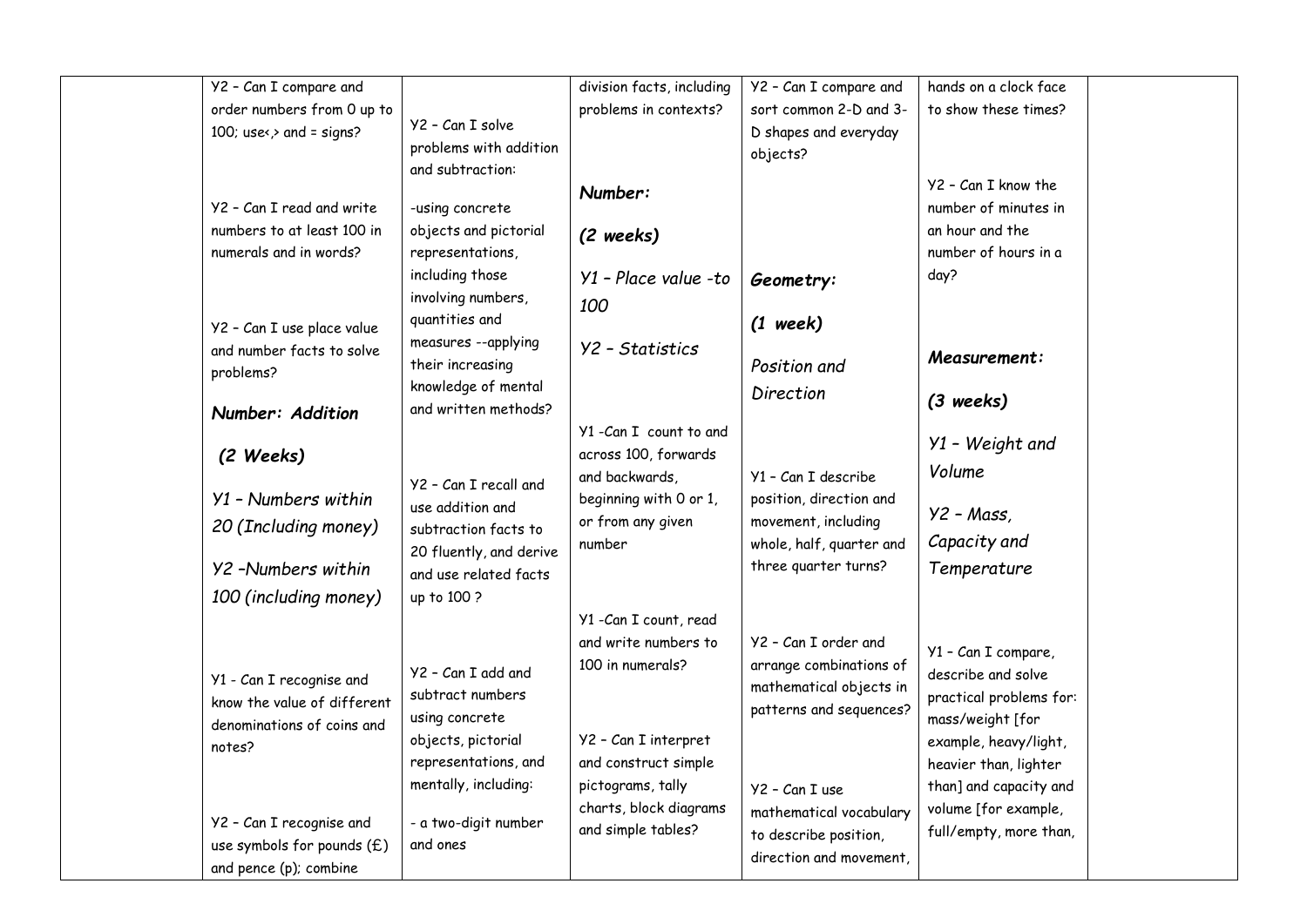| amounts to make a           | - a two-digit number   |                                        | including movement in a   | less than, half, half                |  |
|-----------------------------|------------------------|----------------------------------------|---------------------------|--------------------------------------|--|
| particular value?           | and tens               | Y2 - Can I ask and                     | straight line and         | full, quarter]?                      |  |
|                             | - two two-digit        | answer simple                          | distinguishing between    |                                      |  |
|                             | numbers --adding       | questions by counting                  | rotation as a turn and in |                                      |  |
| Y2 Can I find different     |                        |                                        | terms of right angles     |                                      |  |
| combinations of coins that  | three one-digit        | the number of objects                  | for quarter, half and     |                                      |  |
| equal the same amounts of   | numbers?               | in each category and                   | three-quarter turns       | Y2 - Can I choose and                |  |
| money?                      |                        | sorting the categories<br>by quantity? | (clockwise and            | use appropriate                      |  |
|                             |                        |                                        | anticlockwise)?           | standard units to                    |  |
|                             | Y2 - Can I show that   |                                        |                           | estimate and measure                 |  |
|                             | addition of two        |                                        |                           | mass $(kg/g)$ ;                      |  |
| Y2 - Can I solve simple     | numbers can be done in | Y2- Can I ask and                      |                           | temperature $(^{\circ}C)$ ;          |  |
| problems in a practical     | any order              | answer questions about                 | Number:                   | capacity (litres/ml) to              |  |
| context involving addition  | (commutative) and      | totalling and comparing                | (3 weeks) Fractions       | the nearest                          |  |
| and subtraction of money    | subtraction of one     | categorical data?                      |                           | appropriate unit, using              |  |
| of the same unit, including | number from another    |                                        | Y1/2                      | scales, thermometers                 |  |
| giving change?              | cannot?                |                                        |                           | and measuring vessels?               |  |
|                             |                        | Measurement:                           |                           |                                      |  |
|                             |                        |                                        |                           |                                      |  |
|                             | Y2- Can I recognise    | $(1 \text{ week})$                     | Y1 - Can I recognise,     | Y2 - Can I compare and               |  |
|                             | and use the inverse    |                                        | find and name a half as   | order mass,                          |  |
|                             | relationship between   | Length and Height                      | one of two equal parts    | volume/capacity and                  |  |
|                             | addition and           |                                        | of an object, shape or    | record the results                   |  |
|                             | subtraction and use    |                                        | quantity?                 | using $\lambda$ , $\alpha$ and $=$ ? |  |
|                             | this to check          |                                        |                           |                                      |  |
|                             | calculations and solve | Y1 - Can I compare,                    |                           |                                      |  |
|                             | missing number         | describe and solve                     | Y1 - Can I recognise,     |                                      |  |
|                             | problems?              | practical problems for:                | find and name a quarter   |                                      |  |
|                             |                        | lengths and heights                    | as one of four equal      |                                      |  |
|                             |                        | [for example,                          | parts of an object,       |                                      |  |
|                             |                        | long/short,                            | shape or quantity?        |                                      |  |
|                             | Number: (3             | longer/shorter,                        |                           |                                      |  |
|                             | weeks)                 | tall/short,                            |                           |                                      |  |
|                             |                        | double/half]?                          |                           |                                      |  |
|                             |                        |                                        | Y2 - Can I recognise,     |                                      |  |
|                             |                        |                                        | find, name and write      |                                      |  |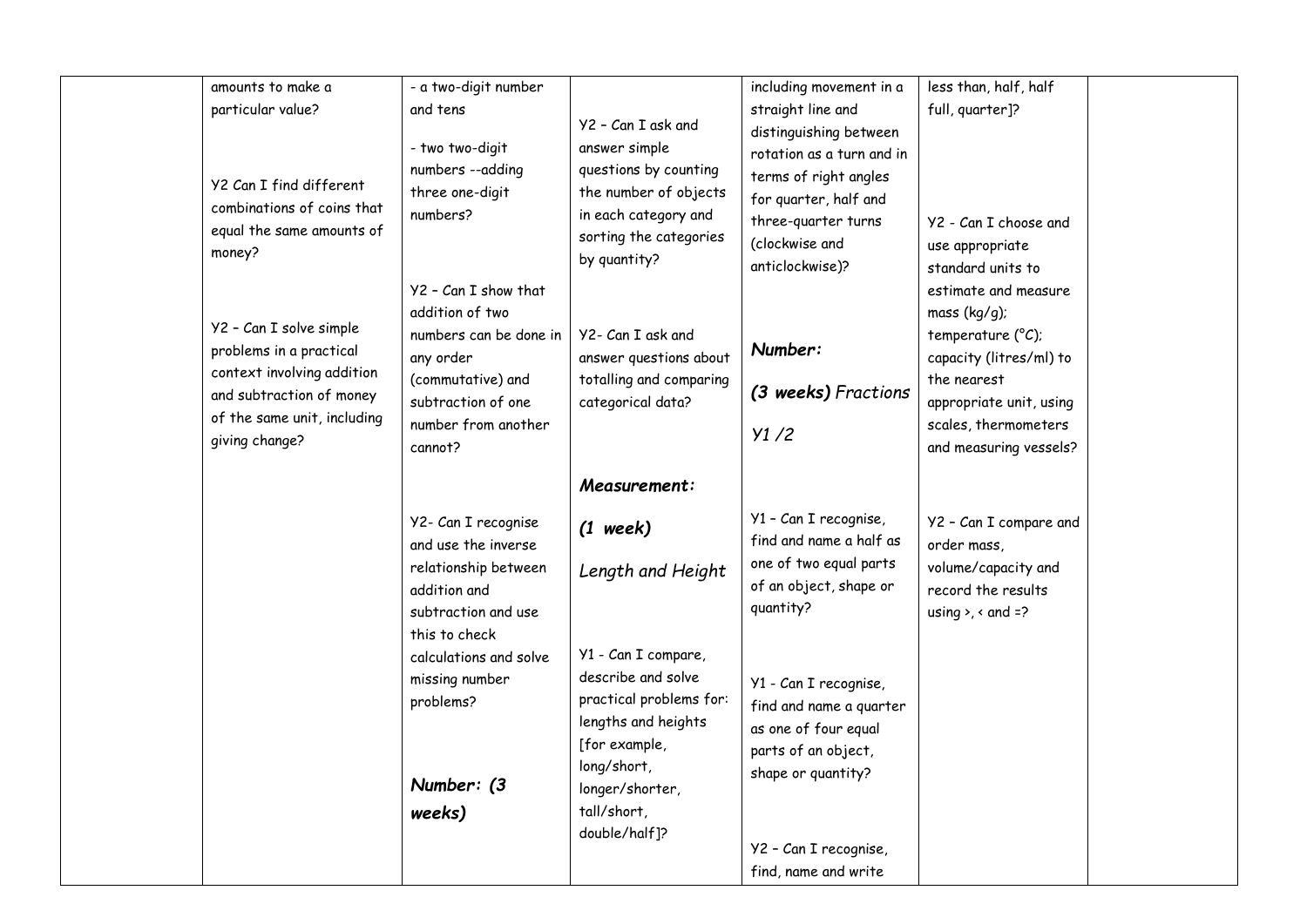|                          |                                                                                                                   | Y1- Place value to<br>50 and<br>Multiplication<br>Y2 - Multiplication<br>Y1 - Can I count in<br>multiples of twos, fives<br>and tens?<br>Y1 - Can I solve one-<br>step problems involving<br>multiplication and<br>division, by calculating<br>the answer using<br>concrete objects,<br>pictorial<br>representations and<br>arrays with the<br>support of the<br>teacher? | Y1 - Can I measure and<br>begin to record lengths<br>and heights?<br>Y2 - Can I choose and<br>use appropriate<br>standard units to<br>estimate and measure<br>length/height in any<br>direction (m/cm to the<br>nearest appropriate<br>unit, using a ruler?<br>Y2 - Can I compare and<br>order lengths and<br>record the results<br>using $\lambda$ , $\alpha$ and =? | fractions 31, 41, 42<br>and 4 3 of a length,<br>shape, set of objects or<br>quantity?<br>Y2 - Can I write simple<br>fractions for example, $\frac{1}{2}$<br>of $6 = 3$ and recognise<br>the equivalence of 2/4<br>and $\frac{1}{2}$ ? |                                                                                                                      |                                                                                 |
|--------------------------|-------------------------------------------------------------------------------------------------------------------|---------------------------------------------------------------------------------------------------------------------------------------------------------------------------------------------------------------------------------------------------------------------------------------------------------------------------------------------------------------------------|-----------------------------------------------------------------------------------------------------------------------------------------------------------------------------------------------------------------------------------------------------------------------------------------------------------------------------------------------------------------------|---------------------------------------------------------------------------------------------------------------------------------------------------------------------------------------------------------------------------------------|----------------------------------------------------------------------------------------------------------------------|---------------------------------------------------------------------------------|
| Computing<br>Purple Mash | Purple Mash                                                                                                       |                                                                                                                                                                                                                                                                                                                                                                           |                                                                                                                                                                                                                                                                                                                                                                       |                                                                                                                                                                                                                                       | Purple Mash                                                                                                          | Purple Mash                                                                     |
|                          | 2.1 Coding and<br>computational thinking<br>Prog: 2code<br>Link to Think You Know<br>internet safety also taught. | Purple Mash<br>2.2 Internet Safety<br>Prog:various                                                                                                                                                                                                                                                                                                                        | Purple Mash<br>2.3 Spreadsheets<br>Prog:2calculate                                                                                                                                                                                                                                                                                                                    | Purple Mash<br>2.4Questioning,<br>databases and graphs<br>Pog: 2question,<br>2investigate                                                                                                                                             | 2.5 Effective<br>searching, internet and<br>email<br>Prog:browser<br>2.6 Creating pictures<br>Prog: 2paint a picture | 2.7 Making music<br>Prog: 2 sequence<br>2.8 Presenting<br>Ideas<br>Prog:various |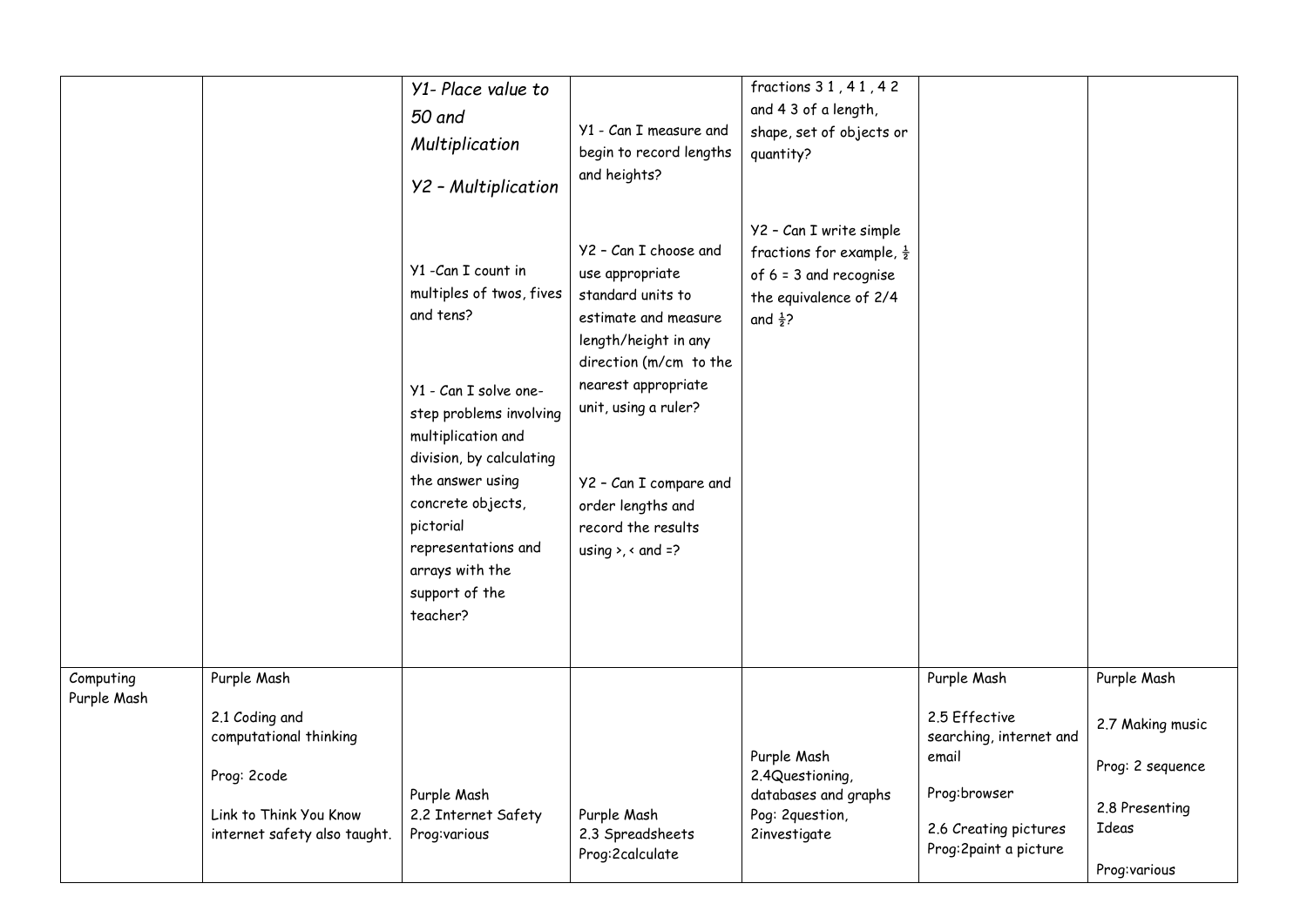| In KS1 Pupils should be taught to: |                                                                                                                                                                                                             |                                                                                           |  |                                                   |                                                                                                                                                                                                                                                             |                       |                                            |
|------------------------------------|-------------------------------------------------------------------------------------------------------------------------------------------------------------------------------------------------------------|-------------------------------------------------------------------------------------------|--|---------------------------------------------------|-------------------------------------------------------------------------------------------------------------------------------------------------------------------------------------------------------------------------------------------------------------|-----------------------|--------------------------------------------|
|                                    | I understand what algorithms are; how they are implemented as programs on digital devices; and that programs execute by following precise and unambiguous instructions                                      |                                                                                           |  |                                                   |                                                                                                                                                                                                                                                             |                       |                                            |
|                                    | I create and debug simple programs I use logical reasoning to predict the behaviour of simple programs<br>I use technology purposefully to create, organise, store, manipulate and retrieve digital content |                                                                                           |  |                                                   |                                                                                                                                                                                                                                                             |                       |                                            |
|                                    | I recognise common uses of information technology beyond school I use technology safely and respectfully, keeping personal information private; identify where to go for help                               |                                                                                           |  |                                                   |                                                                                                                                                                                                                                                             |                       |                                            |
|                                    | and support when they have concerns about content or contact on the internet or other online technologies.                                                                                                  |                                                                                           |  |                                                   |                                                                                                                                                                                                                                                             |                       |                                            |
| <b>PSHE</b>                        | BM (Being Me in My                                                                                                                                                                                          | CD (Celebrating                                                                           |  | DG Dreams and                                     | HM (Healthy Me)                                                                                                                                                                                                                                             | Relationships         | CM (Changing Me)                           |
|                                    | World)                                                                                                                                                                                                      | Difference)                                                                               |  | Goals)                                            | Being and keeping                                                                                                                                                                                                                                           | Building positive,    | Coping positively with                     |
|                                    | 'Who am I and how do I                                                                                                                                                                                      | Respect for                                                                               |  | Aspirations, how to                               | safe and healthy                                                                                                                                                                                                                                            | healthy               | change                                     |
|                                    | fit?                                                                                                                                                                                                        | similarity and                                                                            |  | achieve goals and                                 |                                                                                                                                                                                                                                                             | relationships         |                                            |
|                                    |                                                                                                                                                                                                             | difference. Anti-                                                                         |  | understanding the                                 |                                                                                                                                                                                                                                                             |                       |                                            |
|                                    |                                                                                                                                                                                                             | bullying and being                                                                        |  | emotions that go                                  |                                                                                                                                                                                                                                                             |                       |                                            |
|                                    |                                                                                                                                                                                                             | unique                                                                                    |  | with this                                         |                                                                                                                                                                                                                                                             |                       |                                            |
| Art (LCC)                          |                                                                                                                                                                                                             |                                                                                           |  | African masks - range of materials, colour,       |                                                                                                                                                                                                                                                             | Seaside-colour        | Printing - block                           |
|                                    |                                                                                                                                                                                                             |                                                                                           |  | texture, Yinka Adeyemi                            |                                                                                                                                                                                                                                                             | mixing, shades,       | printing/polystyrene.                      |
|                                    |                                                                                                                                                                                                             |                                                                                           |  | Tie-dye - colour and pattern                      |                                                                                                                                                                                                                                                             | brush strokes         | Titanic                                    |
|                                    | Sewing - joining materials, Christmas craft, Binca                                                                                                                                                          |                                                                                           |  | Clay pot - sculpture, pattern                     |                                                                                                                                                                                                                                                             |                       | Sketching - line and                       |
|                                    | bookmarks and felt decorations                                                                                                                                                                              |                                                                                           |  |                                                   |                                                                                                                                                                                                                                                             |                       | form, Titanic                              |
|                                    | Key stage 1 Pupils should be taught:                                                                                                                                                                        |                                                                                           |  |                                                   |                                                                                                                                                                                                                                                             |                       |                                            |
|                                    | I to use a range of materials creatively to design and make products                                                                                                                                        |                                                                                           |  |                                                   |                                                                                                                                                                                                                                                             |                       |                                            |
|                                    | I to use drawing, painting and sculpture to develop and share their ideas, experiences and imagination                                                                                                      |                                                                                           |  |                                                   |                                                                                                                                                                                                                                                             |                       |                                            |
|                                    | I to develop a wide range of art and design techniques in using colour, pattern, texture, line, shape, form and space                                                                                       |                                                                                           |  |                                                   |                                                                                                                                                                                                                                                             |                       |                                            |
|                                    | I about the work of a range of artists, craft makers and designers, describing the differences and similarities between different practices and                                                             |                                                                                           |  |                                                   |                                                                                                                                                                                                                                                             |                       |                                            |
| DT (LCC)                           | disciplines, and making links to their own work.                                                                                                                                                            |                                                                                           |  |                                                   |                                                                                                                                                                                                                                                             |                       | Design, make and evaluate different salads |
|                                    |                                                                                                                                                                                                             | Explore a range of components. Study wheels<br>and axles on vehicles, bikes, scooters and |  |                                                   | and fruit salads                                                                                                                                                                                                                                            |                       |                                            |
|                                    | through construction material.                                                                                                                                                                              |                                                                                           |  |                                                   |                                                                                                                                                                                                                                                             | Food prep and hygiene |                                            |
|                                    |                                                                                                                                                                                                             |                                                                                           |  |                                                   |                                                                                                                                                                                                                                                             |                       |                                            |
|                                    | Design, make and evaluate their own                                                                                                                                                                         |                                                                                           |  | Design, make and evaluate a range of materials to |                                                                                                                                                                                                                                                             |                       |                                            |
|                                    | purposeful vehicles.                                                                                                                                                                                        |                                                                                           |  |                                                   | construct houses from (link 3 little pigs), sort materials                                                                                                                                                                                                  |                       |                                            |
|                                    |                                                                                                                                                                                                             |                                                                                           |  | and evaluate strength, rigidity and stability.    |                                                                                                                                                                                                                                                             |                       |                                            |
|                                    | Design                                                                                                                                                                                                      |                                                                                           |  |                                                   |                                                                                                                                                                                                                                                             |                       |                                            |
|                                    |                                                                                                                                                                                                             |                                                                                           |  |                                                   | I design purposeful, functional, appealing products for themselves and other users based on design criteria<br>I generate, develop, model and communicate their ideas through talking, drawing, templates, mock-ups and, where appropriate, information and |                       |                                            |
|                                    | communication technology                                                                                                                                                                                    |                                                                                           |  |                                                   |                                                                                                                                                                                                                                                             |                       |                                            |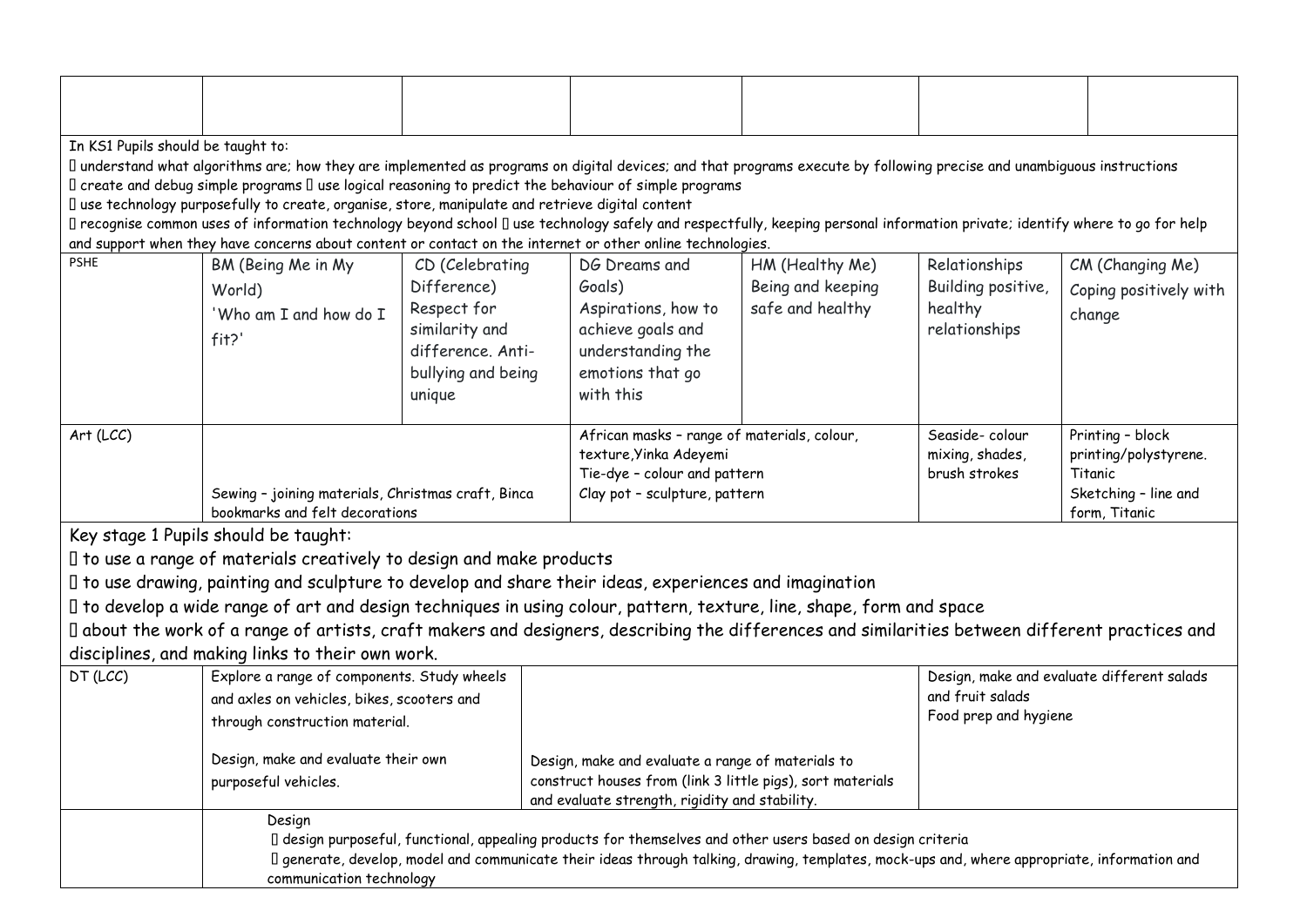|                             | Make<br>characteristics<br>Evaluate<br>Cooking and Nutrition                                                                                                                                                                                                                                                                                                                     | I explore and evaluate a range of existing products<br>wheels and axles], in their products.<br>Understand where food comes from | I evaluate their ideas and products against design criteria Technical knowledge<br>Use the basic principles of healthy and varied diet to prepare dishes | I select from and use a range of tools and equipment to perform practical tasks [for example, cutting, shaping, joining and finishing]<br>I select from and use a wide range of materials and components, including construction materials, textiles and ingredients, according to their<br>I build structures, exploring how they can be made stronger, stiffer and more stable I explore and use mechanisms [for example, levers, sliders, |                                                                                                                          |                                                                                                                                                                                          |
|-----------------------------|----------------------------------------------------------------------------------------------------------------------------------------------------------------------------------------------------------------------------------------------------------------------------------------------------------------------------------------------------------------------------------|----------------------------------------------------------------------------------------------------------------------------------|----------------------------------------------------------------------------------------------------------------------------------------------------------|----------------------------------------------------------------------------------------------------------------------------------------------------------------------------------------------------------------------------------------------------------------------------------------------------------------------------------------------------------------------------------------------------------------------------------------------|--------------------------------------------------------------------------------------------------------------------------|------------------------------------------------------------------------------------------------------------------------------------------------------------------------------------------|
| Music (Charanga)            | Hey you<br><b>Christmas Production</b>                                                                                                                                                                                                                                                                                                                                           | My stories<br><b>Christmas Production</b>                                                                                        | Everyone                                                                                                                                                 | Our World                                                                                                                                                                                                                                                                                                                                                                                                                                    | Big Bear Fung<br>https://www.bbc.co.<br>uk/teach/school-<br>radio/music-ks1-<br>little-red-riding-<br>hood-song1/z74txyc | Reflect, Rewind<br>Replay,<br>Sun Sea & Sand<br>https://www.bbc.co.<br>uk/teach/school-<br>radio/music-ks1-<br>sun-sea-song-1-the-<br>big-ship-sails-on-<br>the-ally-ally-<br>oh/zb7spq8 |
| $\bullet$<br>٠<br>$\bullet$ | Pupils should be taught to:<br>use their voices expressively and creatively by singing songs and speaking chants and rhymes<br>play tuned and untuned instruments musically<br>listen with concentration and understanding to a range of high-quality live and recorded music<br>experiment with, create, select and combine sounds using the inter-related dimensions of music. |                                                                                                                                  |                                                                                                                                                          |                                                                                                                                                                                                                                                                                                                                                                                                                                              |                                                                                                                          |                                                                                                                                                                                          |
| <b>RE</b>                   | What does it mean to<br>belong to a faith<br>community?                                                                                                                                                                                                                                                                                                                          | What do Christians<br>believe God is like?                                                                                       | Who is Jewish and how<br>do they live?                                                                                                                   | Who is Jewish and how do they live?                                                                                                                                                                                                                                                                                                                                                                                                          | Who do Christians say<br>made the world?                                                                                 | How should we care<br>for others and for the<br>world, and why does it<br>matter?                                                                                                        |
| PE                          | Dance<br>· Can they move to music?                                                                                                                                                                                                                                                                                                                                               |                                                                                                                                  | Gymnastics                                                                                                                                               |                                                                                                                                                                                                                                                                                                                                                                                                                                              | Games<br>· Can they throw underarm?                                                                                      |                                                                                                                                                                                          |
|                             |                                                                                                                                                                                                                                                                                                                                                                                  |                                                                                                                                  |                                                                                                                                                          |                                                                                                                                                                                                                                                                                                                                                                                                                                              |                                                                                                                          |                                                                                                                                                                                          |